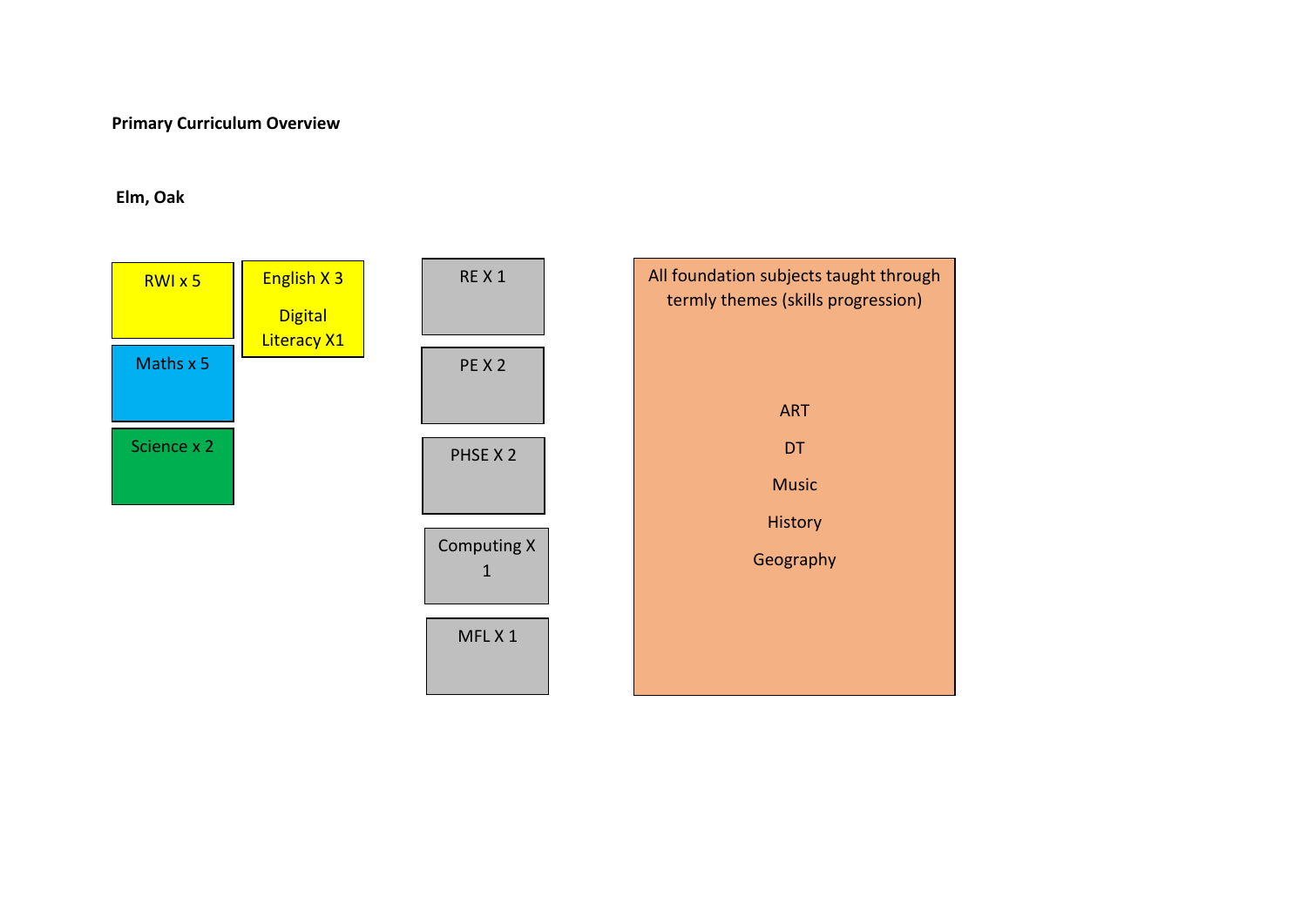**Primary Curriculum Overview**

## **Willow & Acorn & Ash**

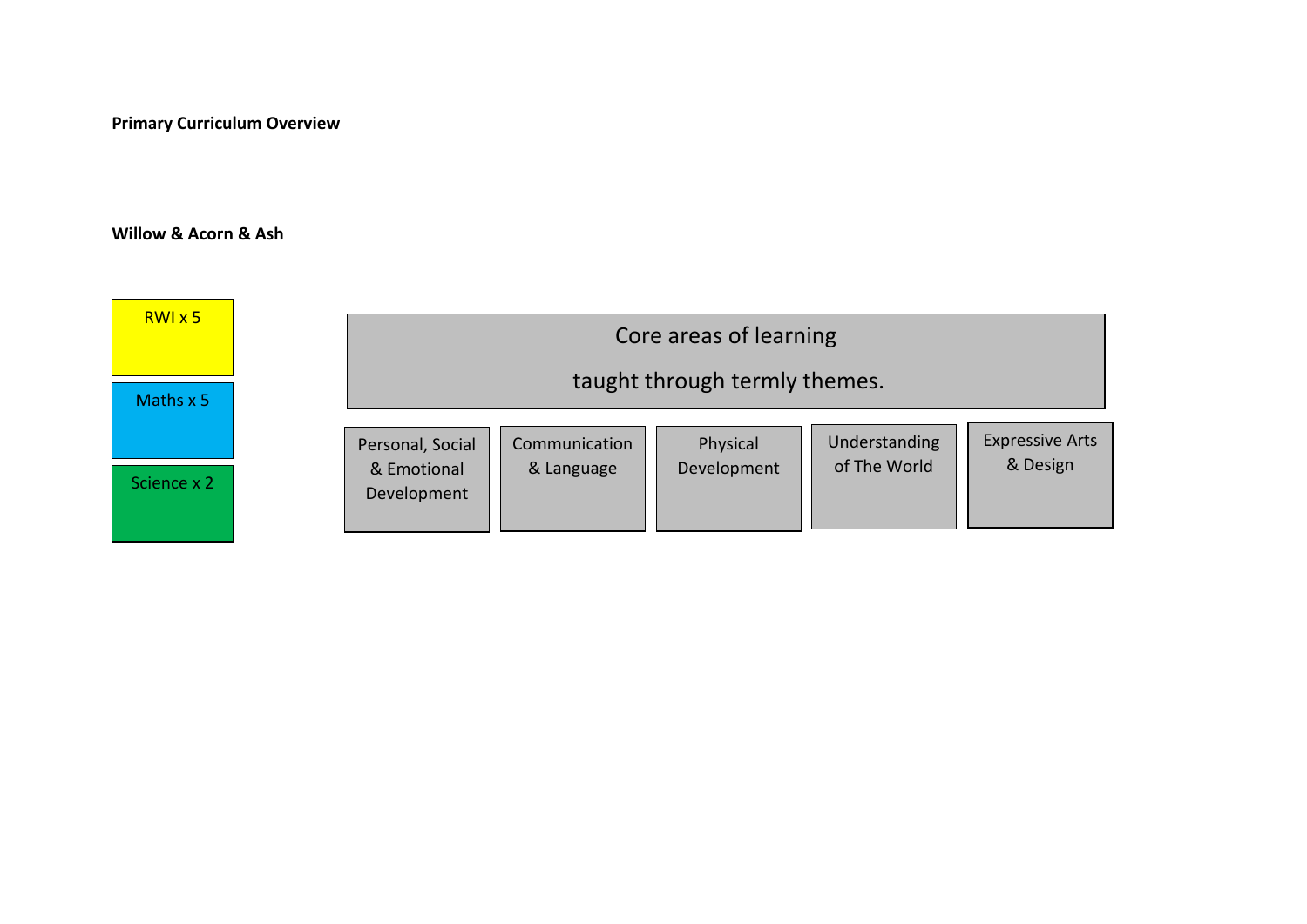| Example Timetable (Elm-Oak) 1 |  |
|-------------------------------|--|
|-------------------------------|--|

| <b>Times</b>     | Monday              | Tuesday             | Wednesday                  | Thursday             | Friday              |
|------------------|---------------------|---------------------|----------------------------|----------------------|---------------------|
| $8.30 - 8.55$    | Morning Activities, | Morning Activities, | <b>Morning Activities,</b> | Morning Activities,  | Morning Activities, |
|                  | Interventions &     | Interventions &     | Interventions &            | Interventions &      | Interventions &     |
|                  | <b>Reading</b>      | Reading             | <b>Reading</b>             | Reading              | Reading             |
| 8.55-9.05        | Register            | Register            | Register                   | Register             | Register            |
| Lesson $1$ 9.05  | <b>RWI</b>          | <b>RWI</b>          | <b>RWI</b>                 | <b>RWI</b>           | <b>RWI</b>          |
| $-9:35$          |                     |                     |                            |                      |                     |
| Lesson $2$ 9.35- | <b>RE</b>           | Computing - Digital | English                    | <b>MFL</b>           | English             |
| 10.20            |                     | Literacy (English)  |                            |                      |                     |
| $10.20 - 10.45$  | Play & Snack        | Play & Snack        | Play & Snack               | Play & Snack         | Play & Snack        |
|                  |                     |                     |                            |                      |                     |
| Lesson 3 10.40-  | <b>Maths</b>        | <b>Maths</b>        | <b>Maths</b>               | <b>Maths</b>         | <b>Maths</b>        |
| 11.45            |                     |                     |                            |                      |                     |
| $11:45 - 12.35$  | Lunch               | Lunch               | Lunch                      | Lunch                | Lunch               |
| 12.35-12.45      | Register & Drink    | Register & Drink    | Register & Drink           | Register & Drink     | Register & Drink    |
| Lesson $4 & 5$   | Theme $-$ English   | Science             | <b>PE</b>                  | $Thene$ – foundation | PHSE (Jigsaw)       |
| 12.45-2.00       | Focus               |                     |                            | skills focus         |                     |
| $2.00 - 2.20$    | <b>Golden Time</b>  | <b>Golden Time</b>  | <b>Golden Time</b>         | <b>Golden Time</b>   | <b>Golden Time</b>  |
| $2.20 - 2.30$    | Home Time           | Home Time           | Home Time                  | Home Time            | Home Time           |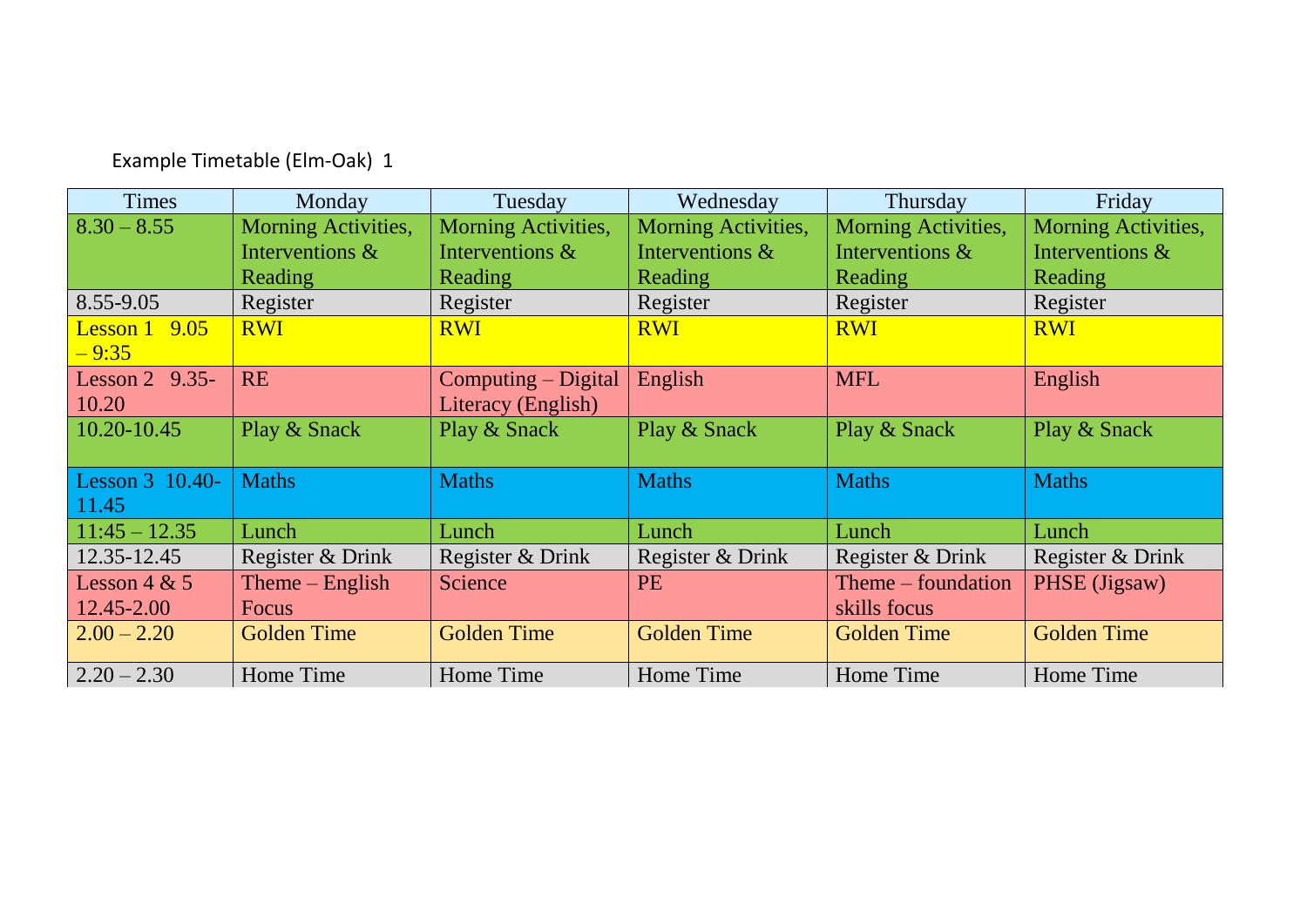| <b>Times</b>                | Monday                     | Tuesday             | Wednesday           | <b>Thursday</b>     | Friday              |
|-----------------------------|----------------------------|---------------------|---------------------|---------------------|---------------------|
| $8.30 - 8.55$               | <b>Morning Activities,</b> | Morning Activities, | Morning Activities, | Morning Activities, | Morning Activities, |
|                             | Interventions &            | Interventions &     | Interventions &     | Interventions &     | Interventions &     |
|                             | Reading                    | <b>Reading</b>      | <b>Reading</b>      | Reading             | Reading             |
| 8.55-9.05                   | Register                   | Register            | Register            | Register            | Register            |
| 9.05<br>Lesson 1<br>$-9:45$ | <b>RWI</b>                 | <b>RWI</b>          | <b>RWI</b>          | <b>RWI</b>          | <b>RWI</b>          |
| Lesson $2$ 9.45-<br>10.30   | <b>RE</b>                  | Computing           | English             | <b>MFL</b>          | English             |
| 10.30-10.55                 | Play & Snack               | Play & Snack        | Play & Snack        | Play & Snack        | Play & Snack        |
| Lesson 3 10.55-<br>11.45    | <b>Maths</b>               | <b>Maths</b>        | <b>Maths</b>        | <b>Maths</b>        | <b>Maths</b>        |
| $11:45 - 12.35$             | Lunch                      | Lunch               | Lunch               | Lunch               | Lunch               |
| 12.35-12.45                 | Register & Drink           | Register & Drink    | Register & Drink    | Register & Drink    | Register & Drink    |
| Lesson $4 & 5$              | Theme (foundation          | Science             | <b>PE</b>           | Theme (foundation)  | PHSE (Jigsaw)       |
| 12.45-2.00                  | skills focus)              |                     |                     | skills focus)       |                     |
| $2.00 - 2.20$               | Golden Time                | <b>Golden Time</b>  | <b>Golden Time</b>  | Golden Time         | <b>Golden Time</b>  |
| $2.20 - 2.30$               | Home Time                  | Home Time           | Home Time           | Home Time           | Home Time           |

Example Timetable (Elm-Oak) 2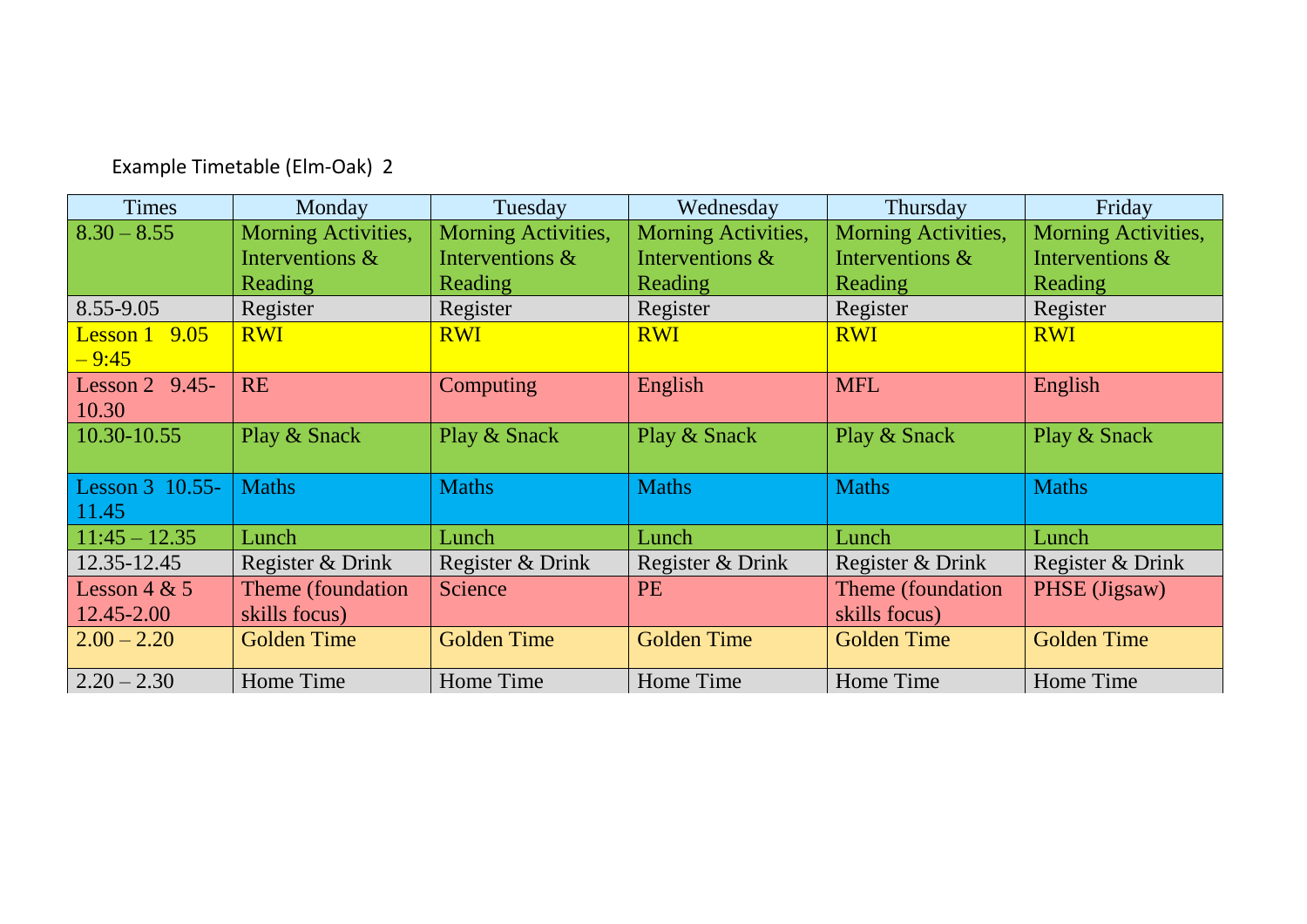Example Timetable (Willow & Acorn & Ash) 1

| <b>Times</b>      | Monday              | Tuesday             | Wednesday           | Thursday            | Friday              |
|-------------------|---------------------|---------------------|---------------------|---------------------|---------------------|
| $8.30 - 8.55$     | Morning Activities, | Morning Activities, | Morning Activities, | Morning Activities, | Morning Activities, |
|                   | Interventions &     | Interventions &     | Interventions &     | Interventions &     | Interventions &     |
|                   | <b>Reading</b>      | <b>Reading</b>      | <b>Reading</b>      | Reading             | <b>Reading</b>      |
| 8.55-9.05         | Register            | Register            | Register            | Register            | Register            |
| Lesson $1$ 9.05   | <b>RWI</b>          | <b>RWI</b>          | <b>RWI</b>          | <b>RWI</b>          | <b>RWI</b>          |
| $-9:35$           |                     |                     |                     |                     |                     |
| Lesson 2 $9.35$ - | $Thene-Music$       | Theme – $C & L$     | $Thene-Sensory$     | Theme – $C & L$     | $Thene-Sensory$     |
| 10.20             |                     |                     |                     |                     |                     |
| 10.20-10.45       | Play & Snack        | Play & Snack        | Play & Snack        | Play & Snack        | Play & Snack        |
|                   |                     |                     |                     |                     |                     |
| Lesson 3 10.40-   | <b>Maths</b>        | <b>Maths</b>        | <b>Maths</b>        | <b>Maths</b>        | <b>Maths</b>        |
| 11.45             |                     |                     |                     |                     |                     |
| $11:45 - 12.35$   | Lunch               | Lunch               | Lunch               | Lunch               | Lunch               |
| 12.35-12.45       | Register & Drink    | Register & Drink    | Register & Drink    | Register & Drink    | Register & Drink    |
| Lesson $4 & 5$    | Physical            | Science- UoW        | Theme - EA          | <b>RE-UoW</b>       | PHSE (Jigsaw)       |
| 12.45-2.00        | Development         |                     |                     |                     |                     |
| $2.00 - 2.20$     | <b>Golden Time</b>  | <b>Golden Time</b>  | <b>Golden Time</b>  | <b>Golden Time</b>  | <b>Golden Time</b>  |
| $2.20 - 2.30$     | Home Time           | Home Time           | Home Time           | Home Time           | Home Time           |

Example Timetable (Willow & Acorn & Ash) 2